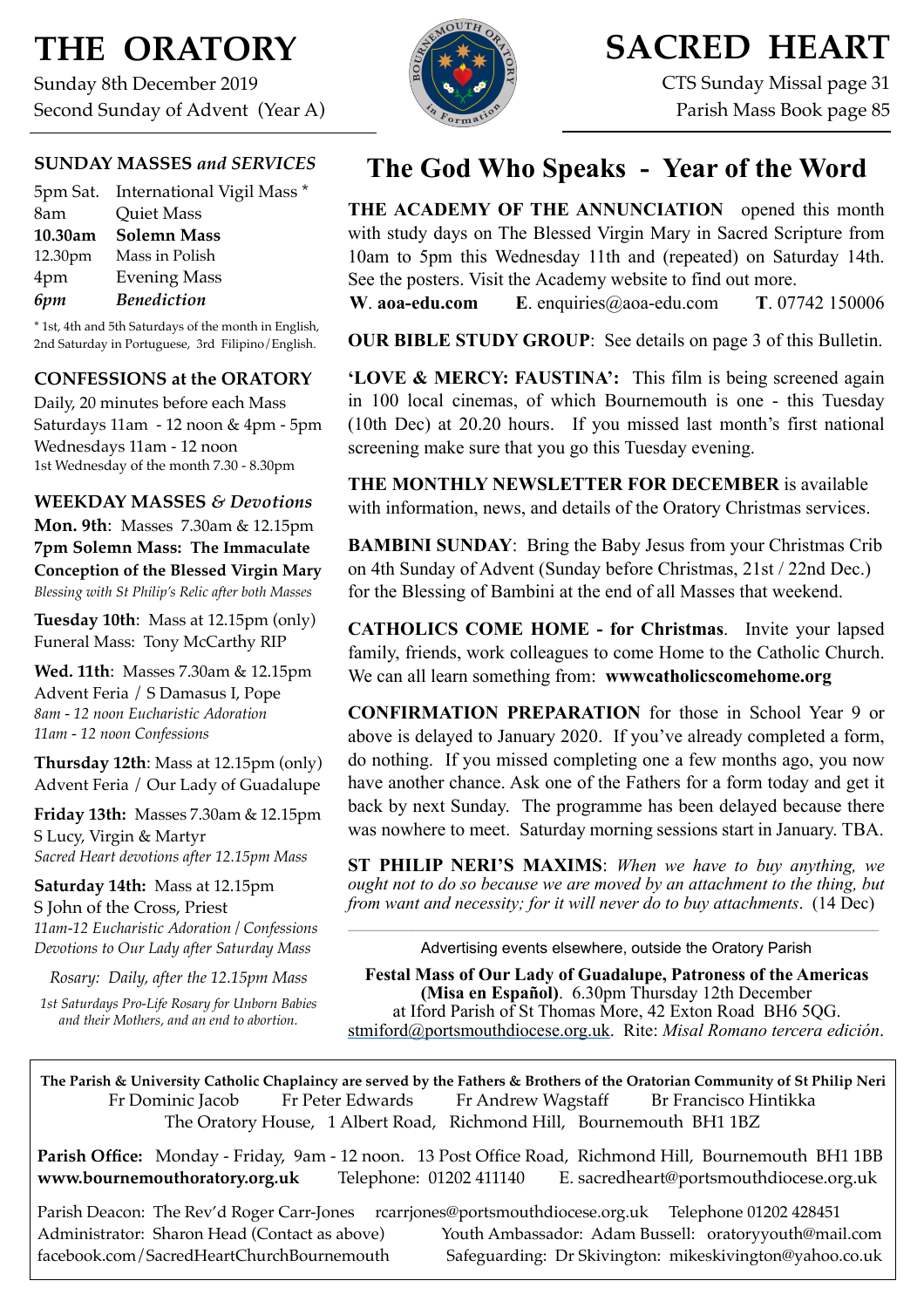# **The General Election**

## *The Bishops' Conference of England and Wales has issued the following statement to guide Catholic voters as they prepare for the General Election*

This General Election is profoundly important to the United Kingdom. Catholics cannot simply "watch from the balcony."[1] Conscious of the common good of every person and our society as a whole, we ask everyone to engage with the election and vote. Honest political activity depends upon integrity. We urge all in public life to recognise that telling the truth, not making vindictive and abusive comments or unattainable promises, are essential.[2]

The question of the United Kingdom's place in Europe continues to dominate political discourse. In whatever way our future relationship with our closest neighbours develops, Britain must be committed to a positive engagement as a key international partner in promoting peace, security and responsible stewardship of the planet. As Pope Francis reminds us, "good politics is at the service of peace."[3]

Citizens have a duty to emphasise and help shape a politics rooted in the service of human rights and peace. The test of any policy should be its impact upon human dignity, particularly for the most disadvantaged in our society. In making judgements about how to vote, please consider carefully the following and ask your candidates how they would uphold:

• The innate dignity of every human being; defending both the child in the womb, the good of the mother and an understanding of the immeasurable good of a child not yet born?

• The dignified care for those who are terminally ill and dying while resisting the false compassion of assisted suicide or euthanasia?

• The needs of those who are frequently neglected or discarded by society such as people with disabilities, Travellers, older people, those who are homeless, those in prison and those trapped in modern slavery?

• The process of integration of migrants and refugees who have made their homes here<sup>[4]</sup>, challenging the global rise of xenophobia and racism that is so radically incompatible with our faith[5]?

• The rights of those in our own communities and overseas who "can see no end to the tunnel of extreme poverty,"[6] providing them with assistance and confronting the structural injustices that compound their suffering?

• Care for our common home and tackle the climate emergency which threatens the future of our entire human family and is already having a profound impact upon the world's poorest people<sup>[7]?</sup>

• Freedom of religion and belief, ensuring that everyone has the right to exercise their conscience and practise their creed freely without fear?

• The cherishing of marriage, recognising the essential place of the family in the service of life and of society?

• The right of parents to educate their children in accordance with their faith and support the work of Catholic schools in their contribution to society and their promotion of the common good?

Jesus tells us "I have come so that they may have life and have it to the full." Informed by the work of our parishes, schools and charities, we should all approach this election as an opportunity to promote life, dignity and human flourishing for all.

We call on all Catholics to pray for the well-being of our society. May the Holy Spirit guide our choice as we seek together, and for all, "life to the full."

[1] Pope Francis: Address to the Community of Christian Life – Missionary Students' League of Italy (30/4/15)

[2] Cf: "loving the truth means not only affirming it, but rather living it, bearing witness to it in your work." Pope Francis: Audience with National Council Order of Journalists (22/9/16)

- [3] Pope Francis: Message for the 52nd World Day of Peace (1/1/19)
- $[4]$  Pope Francis: Message for the 104<sup>th</sup> World Day of Migrants and Refugees (14/1/18)

[5] World Council of Churches and Dicastery for Promoting Integral Human Development: Message from the conference on Xenophobia, Racism and Populist Nationalism in the Context of Global Migration (20/9/18)

- [6] Pope Francis: Message for the 3rd World Day of the Poor (17/11/19)
- $\lbrack \mathfrak{A} \rbrack$  Pope Francis: Address to meeting on the energy transition and care of our common home (14/6/19)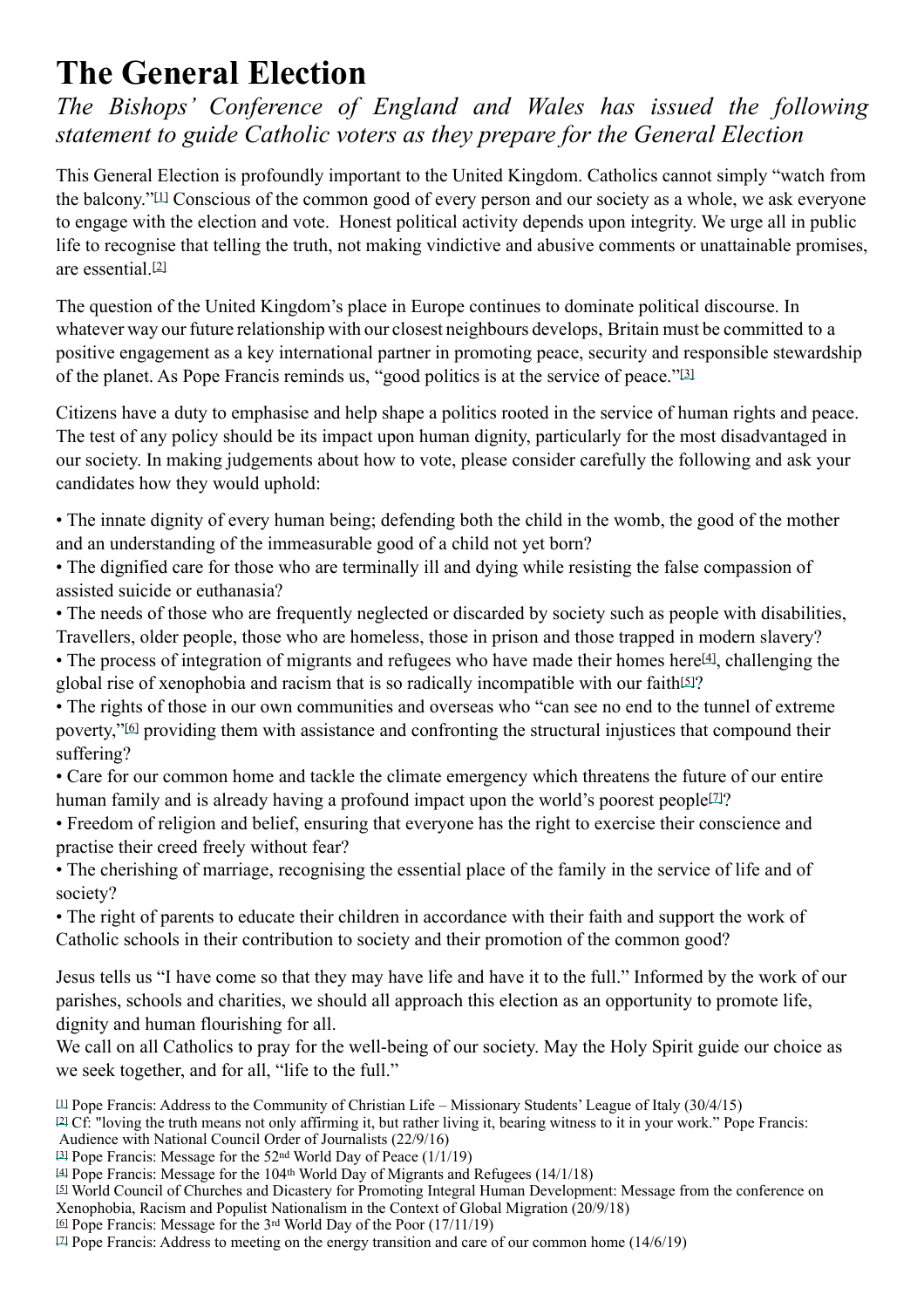# *The God Who Speaks* **~ Year of the Word**

Last Sunday's homily made three practical prayerful suggestions for this Year of the Word:

- 1 **The Academy of the Annunciation** invites you to our Bible-based Study Days. See the flier on the back of the December Newsletter, or visit the Academy's website at **W. [www.aoa-edu.com](http://www.aoa-edu.com) E**. [enquiries@aoa-edu.com](mailto:enquiries@aoa-edu.com) **T**. 07742 150006
- 2 **Our Parish Bible Study Group** meets every Tuesday in the Newman Library, access (promptly at 7.30pm) via the Albert Road door of the Church, using video resources from Ascension Press. This Advent / Christmas includes 'Mary, a Biblical Walk with the Blessed Mother': Visitation (10 Dec), Nativity (17 Dec), Presentation & Finding (7 Jan), Wedding at Cana (14 Jan), Mary at the Cross (21 Jan), Mary Crowned with Glory (28 Jan), and then continues through Lent to Easter.
- 3 **In this Year of the Word** our Sunday Bulletin always lists the Scripture Readings for the next Sunday (usually on the back page, near the foot of the side bar). Each Monday read through the next Sunday's Gospel, and then take a few verses each day to reflect and pray.

This week read the Gospel for the coming **Third Sunday of Advent - Matthew 11: 2-11**.

 To help with this you can sign up FREE to our Portsmouth Catholic Diocese E-News at **[www.portsmouthdiocese.org.uk/enews](http://www.portsmouthdiocese.org.uk/enews)** where you'll find reflections on the coming Sunday's Gospel, including from renown Scripture Scholar Scott Hahn and his audio file, and also participate in the 7-8pm Wednesday webinar (or access the recordings). The Diocesan E-News often has other engaging reflections on the Sunday Gospel from Deacon Martin McElroy and / or from Jennifer Geach.

## **Bishop Philip writes: Some Free Gifts coming your way . . .**

The Year of God's Word has begun. Over the next twelve months, I'd like to encourage everyone in our Diocese to deepen their understanding, knowledge and love of the Bible, especially of the Gospels. St Jerome, the great biblical scholar, once said that every line of the Scriptures points ultimately to Jesus Christ, such that *ignorance of Scripture is ignorance of Christ*. So over the next couple of weeks before Christmas, I am going to send out to all Mass-going parishioners in every parish of our Diocese some free gifts! One is a pocket-sized copy of the Gospel of St Luke (or of St. Matthew) for you to carry with you. This will be ideal for when you have a quiet moment during the day and an encouragement to do a bit of *lectio divina*. (My introduction at the front of the Gospel explains how to go about *lectio*, if you are unfamiliar). I am also sending out a prayercard with a *Prayer for the Renewal of the Diocese*. I have asked our priests to insert the recitation of this prayer into all Masses over the coming months, either during the Bidding Prayers or before the Final Blessing. Finally, I am sending out some copies of a free magazine produced by the national committee of the 'Year of the God Who Speaks' that contains many informative articles and ideas to help keep this coming year special.

"*I encourage the Church's pastors and all engaged in pastoral work to see that all the faithful learn to savour the deep meaning of the Word of God which unfolds each year in the Liturgy, revealing the fundamental mysteries of our Faith*" (Pope Benedict XVI *Verbum Domini* 52).